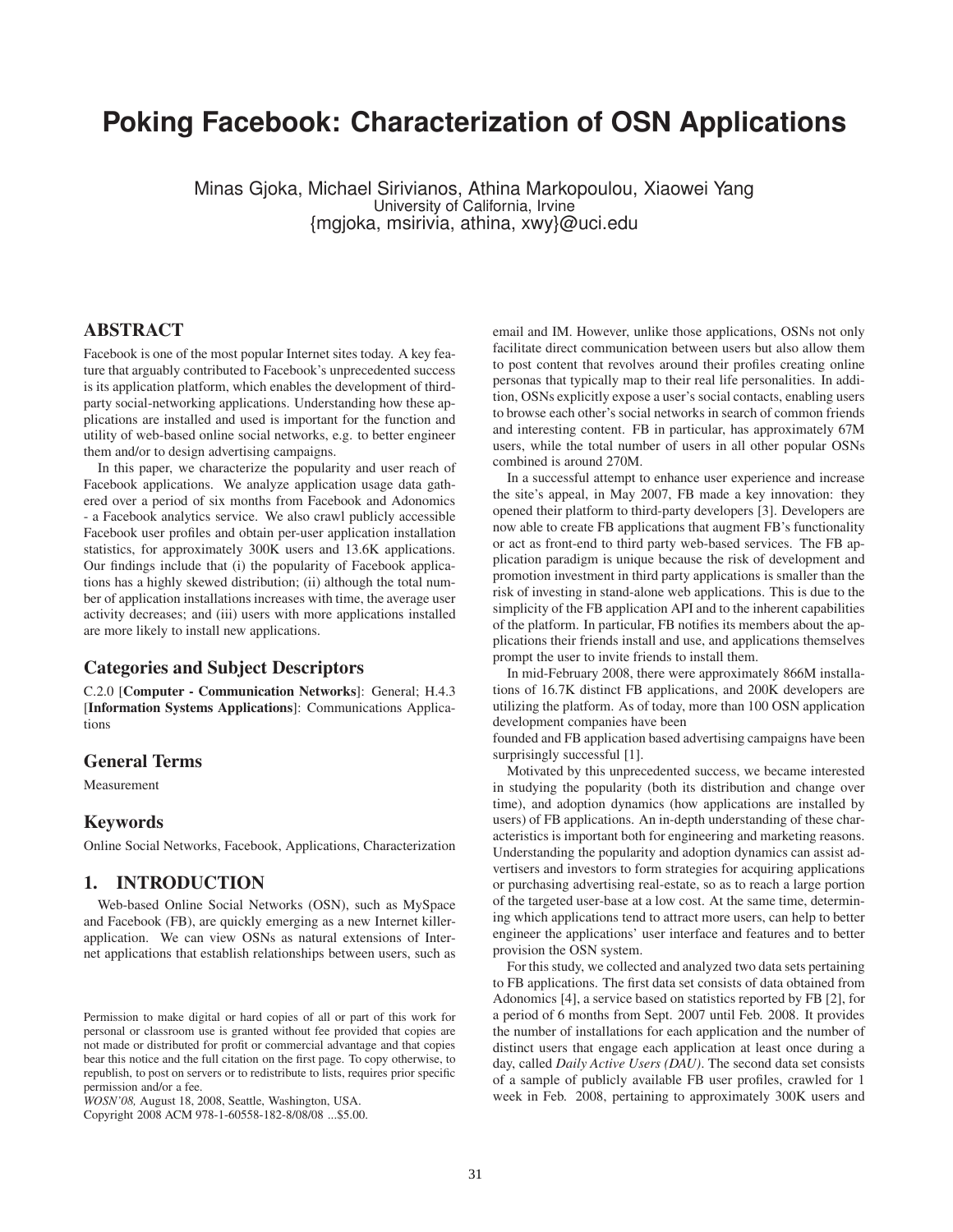13.6K applications. Based on the above data, we are interested in the following questions.

*Aggregate Application Popularity.* We first ask whether the continuous growth of FB applications' install base translates to increasing user engagement. We find that although the total number of installations increased linearly over the entire 6-month period, the total number of daily active users increased in the first three months but subsequently dropped and eventually stabilized.

*Popularity of Individual Applications.* A natural question is how skewed is the distribution of popularity across different applications. We examine the popularity of applications in terms of DAU and number of installations and we find that the distributions of both metrics are highly skewed. The next question is whether popularity depends on the type of application. To this end, we classify FB applications based on their functionality and identify the most popular categories and applications in terms of DAU.

*User Coverage.* The popularity of applications in itself does not tell us much about how applications are distributed among users. More detailed information is needed if user coverage is of interest, i.e. given a set of applications how many unique users have installed one or more applications from that set. For example, an advertiser may attempt to increase the reach of a campaign by acquiring two popular applications. However, this reach is diminished if there is significant overlap in the set of users that have installed these applications. To this end we use the crawled data, which essentially represent a bipartite graph of users and the applications they have installed. We derive statistics about this graph and user coverage thereof. We simulate and validate a "preferential installation" process, according to which the probability of a user installing a new application is proportional to a power of the number of applications she has already installed. The simulation takes as input the applications, their popularity, and the number of users. It outputs which applications each user has installed.

Our work makes the following contributions. We present the first study to characterize the statistical properties of OSN applications. Previous work focused on the characteristics of the social graph itself [5–7, 11, 12] or the popularity of user-generated content [8]. To the best of our knowledge, any formal characterization of FB's statistics, in general, has yet to be made available. In addition, we propose a simple and intuitive method to simulate the process with which users install applications. Using this method one can determine the user coverage from the popularity of applications, without detailed knowledge of how applications are distributed among users.

The rest of this paper is organized as follows. In Section 2, we describe our methodology for collecting FB application data and we summarize the data sets. In Section 3, we use the data to characterize important statistics regarding the popularity of FB applications. In Section 4, we provide a model of the application installation process and discuss its possible use as a user coverage computation tool.

## **2. DATA SETS AND COLLECTION**

This paper is based on two data sets pertaining to third-party applications, which are summarized in Table 1. (Because we are interested in third-party applications, we exclude Facebook's inhouse applications, such as "Groups", "Gifts", "Photos" etc.) In the rest of this section, we describe the collection processes we used for obtaining these data sets. But first let us give some brief background on how the FB platform works.

## **2.1 Background on the Facebook Platform**

The FB Platform is a standards-based web service with methods

| Data Set | Source               | Period    | Data Element          |
|----------|----------------------|-----------|-----------------------|
|          | Adonomics            | 08/29/07- | (date,                |
|          | (FB analytics)       | 02/14/08  | application,          |
|          |                      |           | # installations.      |
|          |                      |           | # active users)       |
|          | FB Public            | 02/20/08- | (user,                |
|          | <b>User Profiles</b> | 02/27/08  | list of applications) |

**Table 1: Data Sets under Study**

for accessing and contributing FB data [3]. It comprises the following parts: (i) the FB API, which enables developers to add social context to their application by utilizing data regarding the user's profile, its friends, its pictures, and events; (ii) the FB Query Language (FQL), which resembles an SQL interface to access the same data that one can access through the FB API; iii) Markup (FBML) and Java Script (FBJS), which allow developers to build applications that integrate into a user's FB experience through the Profile, Profile Actions, Canvas, News Feed and Mini-Feed.

#### **2.2 Data Set I: Crawling Facebook Analytics**

*Data Set I* consists of the daily number of installations and daily active users (DAU) for every application, for every day of a 170 day period. It was obtained by crawling the Adonomics [4] data sets. The rationale is as follows.

*Collection Process.* Facebook reports application statistics in its application directory [2]. It employs an application ranking system that is based on user engagement. From 12:00am to 11:59pm each day, they measure how many distinct users *engaged* the application at least once, i.e. performed one of the following actions: a) view its Canvas; b) clicked on FBML links; c) performed an AJAX form submission; and d) activated a click-to-play Flash. FB expresses DAU as an integer percentage of the total number of installations,which can be used to extrapolate the total number of installations of an application.

Facebook does not report historical data on DAU and installations, only statistics for the current day. On the other hand, Adonomics [4], continuously processes the above statistics page to provide Facebook daily statistics and analysis over long periods of time. In order to determine the reliability of the statistics reported by Adonomics, we randomly sampled their statistics on DAU and cross-referenced it with what Facebook reported in its own application directory during February 2008. We confirmed that their application statistics were the same as in the original FB reports. Therefore, in the scope of this paper, and to allow for a rapid analysis over a longer period of time, we decided to scrape Adonomics instead of the raw FB Application Directory.

#### **2.3 Data Set II: Crawling User Profiles**

We also crawled a sample of publicly available FB user profiles for 1 week in Feb. 2008 and logged the applications that each user had installed. This constitutes our *Data Set II*.

*Collection Process.* Crawling Facebook is a difficult task because FB defends against automated data mining and users have a limited view of their social graph. As a result, we were severely constrained in the scope of our sampling. FB consists of many networks, each formed around a region, workplace, academic institution or high school. Each user can be a member of at most 2 FB networks at a time, and can change networks only two times every 60 days. With default privacy settings, a user can browse only her friends profiles as well as the profiles of other users in the same network.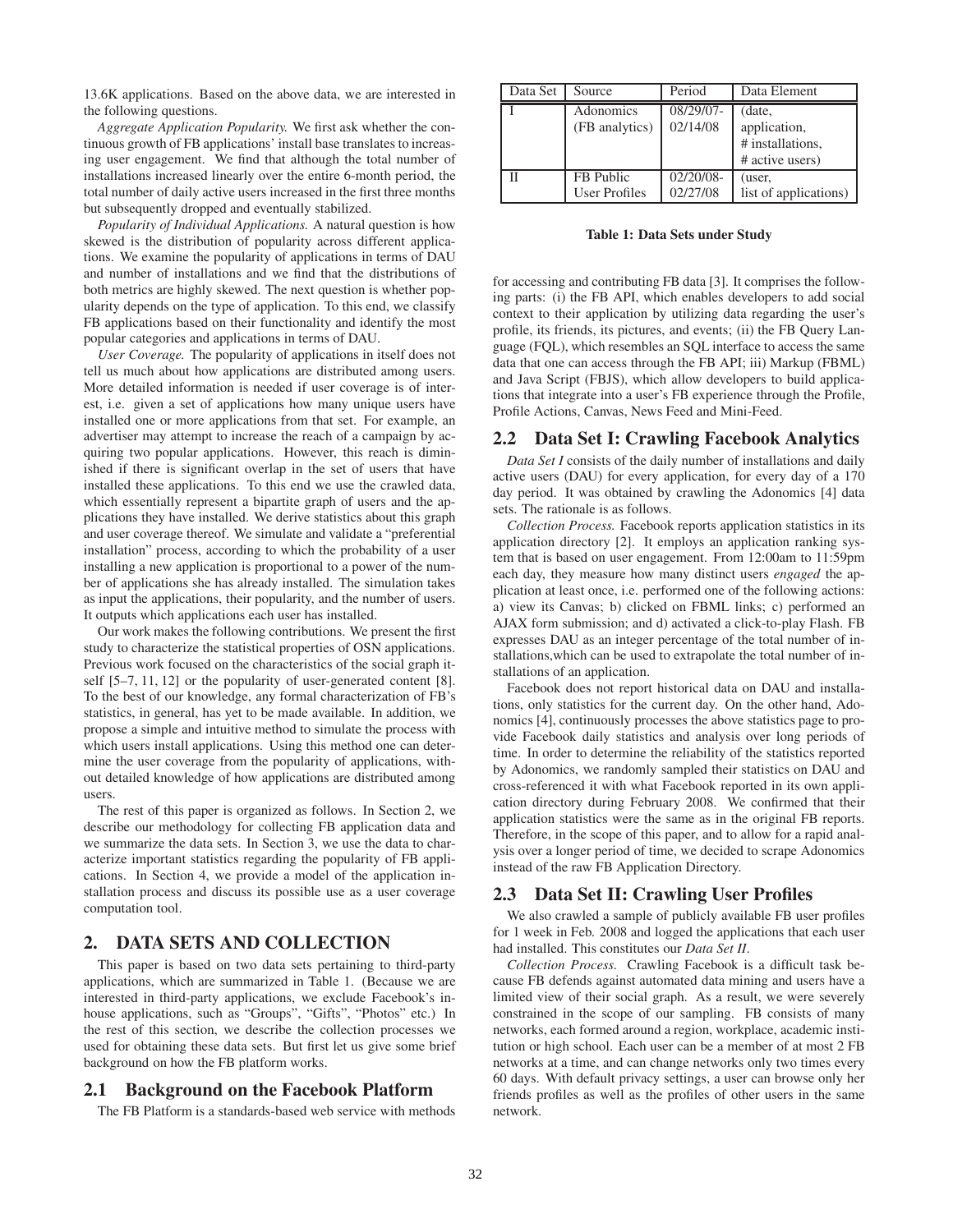

**Figure 1: Evolution of Facebook applications in aggregate.**

To partly work around these constraints and efficiently obtain user-specific information, we created 20 FB user accounts. Each user joined a geographical network (US, Canada, UK, France, Greece, Mexico, India and Australia) and repeatedly used a feature provided by FB to "display 10 random people from network". By repeatedly requesting 10 users from a specific user account in a specific network, we were able to mine the profiles of 6K-7K distinct users at each network after approximately 2K-2.5K requests for "random" people. Furthermore, we crawled the profiles of the friends of those distinct users, acquiring 20K to 60K additional users at each network. We note that sampling FB by randomly generated IDs is not a plausible technique, because FB IDs are not correlated with user networks.

We automate all the above procedures using Python scripts, which we make available online [10]. We note that all our 20 accounts were eventually banned by FB due to excessive activity. In total, we crawled approximately 300K users that had installed 13.6K applications in total.

*Limitations.* Our crawling technique has some limitations that stem mainly from the relatively restrictive FB data access policies. First, our sampling methodology currently misses profiles of users that restrict access by other users in the same FB network. Second, we do not capture privacy-conscious users that choose not to place any or all applications in their profile. Third and most important, it is unclear whether our currently crawled sample is representative of the whole Facebook. This is due to the fact that the inner-workings of the "10 random users" feature are unknown. In addition, by sampling the friends of the "randomly" returned users, it is possible to skew the distribution of application installations; e.g. some applications may be more popular among a group of friends than in the entire facebook. We address this concern in Section 3.4, where we provide evidence that Data Set II is sufficiently representative, at least for the application properties of interest in this paper. We are currently working on addressing these limitations, by crawling an order of magnitude larger data set and by reverse engineering the "10 random users" feature.

## **3. DATA ANALYSIS**

In this section, we analyze the two data sets and provide statistics about the popularity of FB applications.

#### **3.1 Aggregate FB Application Statistics**

We start by looking at all third-party Facebook applications together as an aggregate. Fig. 1(a) shows that the total number of applications and the total number of installations increases almost linearly over the 170 days of Data Set I.

We then look at how many of these installed applications are actually active. Fig. 1(b) plots the number of active users over time: initially this number follows the growth of total installations, indicating that most users engage their installed applications. However, after day 104 the number of active users saturates at 42M and subsequently drops and stays at around 35M. In Fig. 1(c), we look at the ratio of total daily active users (from Fig. 1(b)) over the total installations per day (Fig.1(a)). This ratio continuously decreases from 9% down to 4%. This indicates that an increasing number of applications competes for user attention that has plateaued.

Another observation from Fig. 1(b) and (c) is the weekly usage pattern. Although not clearly visible in these plots, our data analysis reveals that Tuesday and Wednesday were typically the most active and Saturday and Sunday were the least active days of the week.

## **3.2 Popularity of Individual Applications**

We now turn our attention from FB as an aggregate to individual applications. We find that the popularity distribution is highly skewed; this is expected since popular applications tend to be more visible and solicit more invitations. Notice however that, as discussed above, the results can be quite different depending on whether we consider the number of *installations* or the number of *daily active users (DAU)* as the measure of popularity.

Fig. 2 shows the distribution of number of installations per application as found in Data Sets I and II. 10% of the top ranked applications account for 98% of total installations. The distribution of installations per application is approximated by a log-normal distribution with mean  $\mu = 7.13$  and standard deviation  $\sigma = 2.63$ .

The distribution of DAU per application is shown in Fig. 3. We use the techniques presented in [9] to fit a power-law distribution to the data. In Fig. 3, a power-law with parameter  $\alpha = 1.57$  seems to best approximate the distribution among other known distributions we tried (including exponential, Weibull, and log-normal).<sup>1</sup>

The main observation is that the popularity distribution is highly skewed, with regards to both metrics of popularity. However, un-

<sup>&</sup>lt;sup>1</sup>We use the discrete maximum likelihood estimator to compute the fitting power-law scaling parameter  $\alpha$ , along with the Kolmogorov-Smirnov-based approach to estimate the lower cutoff  $x_{min}$  for the scaling region. We also use the Kolmogorov-Smirnov statistic D to compute the goodness-of-fit and the Kolmogorov-Smirnov test to compute a p-value for the estimated power-law fit. The estimated fit gives parameters  $\alpha = 1.57$ ,  $x_{min} = 514$ ,  $D = 0.0418$ . We find that excluding the applications with less than  $x_{min} = 514$  DAU, 20% of the top ranked applications account for 89.6% of total user engagements. However, we find that  $p = 0$ , which means that the power-law hypothesis is rejected in the strict statistical sense.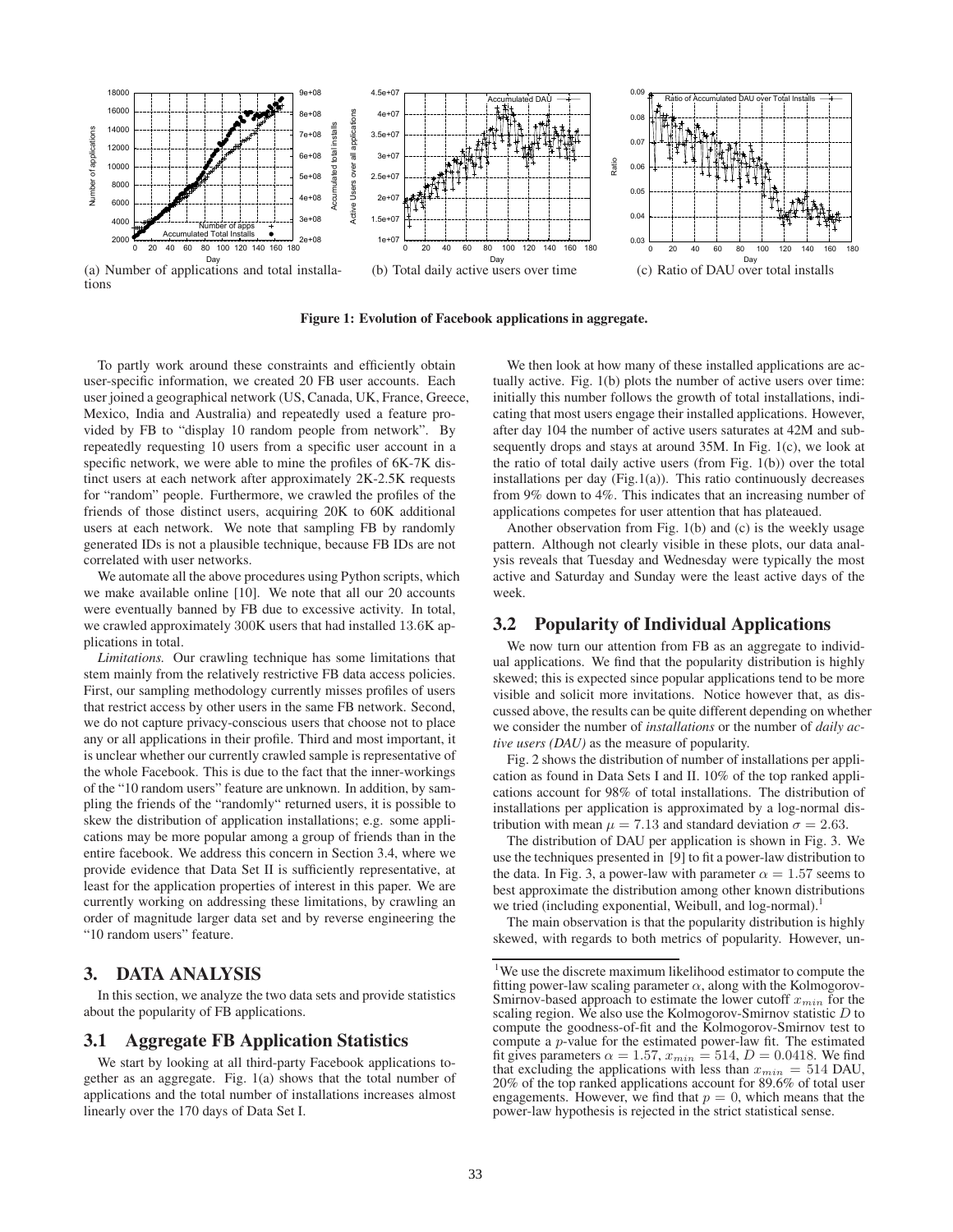derstanding the underlying process that leads to this property and finding the appropriate distribution fit is part of ongoing work.



**Figure 2: PDF of total installations per application in Data Set I (FB statistics) and II (crawled dataset).**



**Figure 3: CCDF of DAU per application.**

#### **3.3 The Effect of Application Category**

There are several factors that may affect the popularity of an application. One such factor seems to be the type/category of application. In this section, we classify applications in thematic categories and look closer at the statistics and evolution of particular categories.

Due to space limitations, we list only the 7 most popular categories. We call the first category "Friend Comparison": it includes applications that allow users to declare best friends and compare friend traits. The second category is "Casual Communication", which includes applications that allow users to exchange messages and write on each other's wall. We call the third category "Rating, Taste Matching and Recommendations": it enables users to review, compare and recommend items spanning from music to restaurants. The fourth category is "Gestures": it includes applications that allow users to perform virtual gestures (poke, bite to convert to a zombie etc). The fifth category is called "Self Expression" and enables users to express moods, political opinions etc. The sixth category is "Gifting", enabling users to exchange virtual gifts. The



**Figure 4: Average DAU per application category. Categories are listed in the order of their total DAU rank.**



**Figure 5: Daily active users of top 4 applications.**

seventh category is "Meeting People", which is of particular interest to online dating services.We are now ready to look closer at the average popularity of application categories and at the popularity of individual applications. In particular, we are interested in the most popular among them.

First, we ask whether popularity depends on the application category. We select the 100 most active applications on 03/05/2008 and we classify them in the aforementioned categories. We compute the average DAU of the applications in each category for every day in a 170-day period. In Fig. 5 we include the 7 top categories ranked according to the sum of their average DAU over all days. It turns out that the "Friend Comparison" and "Casual Communication" categories are the most popular. This indicates that Facebook best serves the need of users to declare how they feel about their friends and the need to exchange messages. Interestingly, the fourth most popular category, "Gestures", was initially very popular but was subsequently matched by the "Self Expression" and "Meeting People" categories. A possible explanation is that the initial craze with applications of the likes of "Vampires", eventually turned into annoyance, while the applications in the other categories became more useful. We also observe that, in general, the user activity of the top ranked categories follows the same trends as the total user activity shown in Fig. 1(b): activity peaks at around the same time (95th-105th) day and drops afterwards.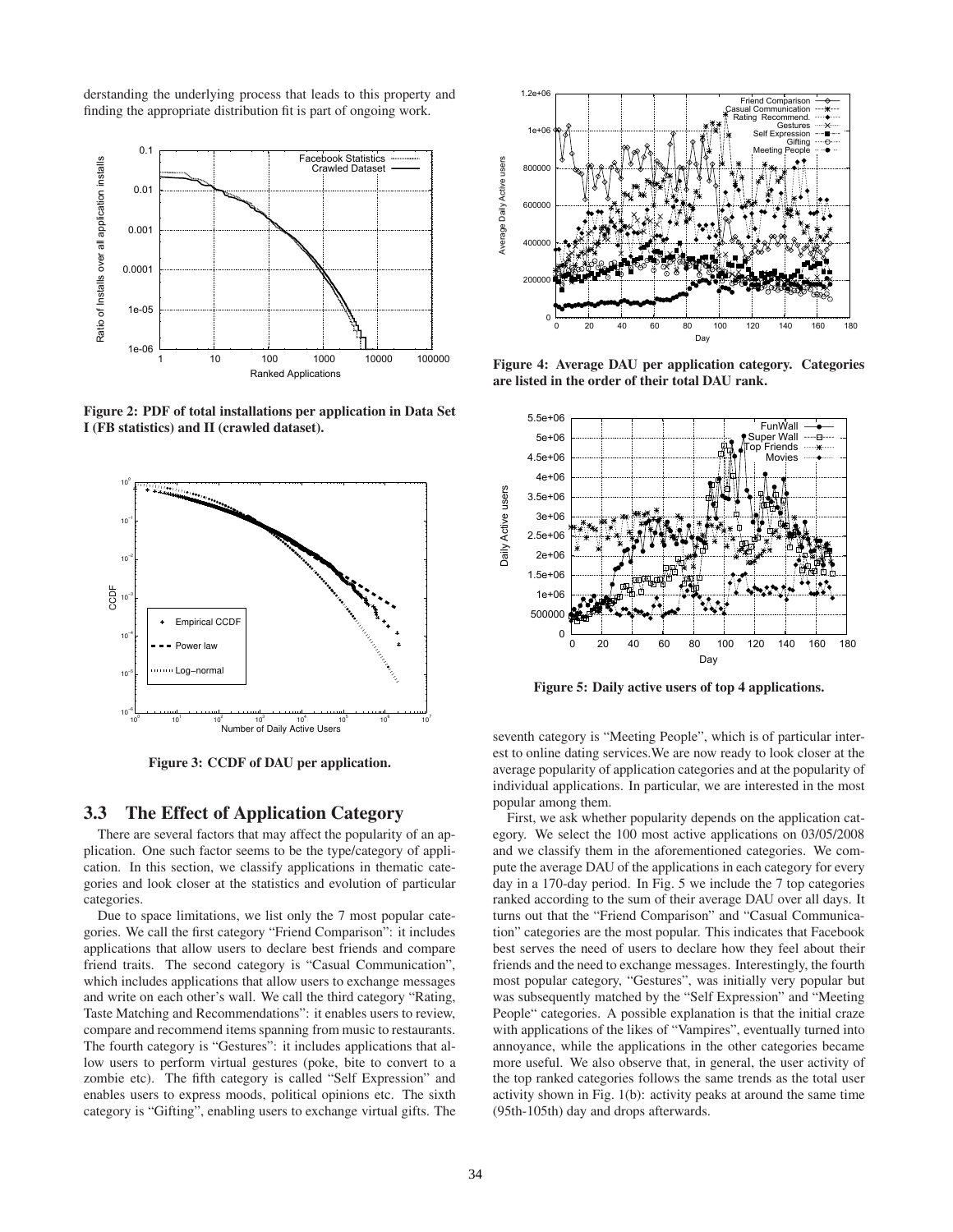Second, we looked at the 5 most popular individual applications every day in the 170-day period. Interestingly, there were only 17 unique applications among them, which is much smaller than the number  $5 \cdot 170 = 850$  that would correspond to a different top-5 popular applications every day. This indicates that the most popular applications remain popular throughout the entire period. Furthermore, we observed that 16 out of these 17 applications were present from the beginning of the period. Fig 5 shows the DAU evolution over time for the four most popular applications. We observe that all four applications belong in the three most popular categories. It is notable that the two most popular applications, which belong in the "Casual Communications" category, exhibited impressive viral growth. E.g. "Super Wall" grew from ∼1.1M to ∼4.8M DAU in 20 days.

## **3.4 Data Set I as a Sample of Data Set II**

On one hand, Data Set II contains more detailed information (users and their installed applications) than Data Set I (popularity of applications). On the other hand, Data Set II is based on a small sample of crawled users with public profiles compared to Set I. An interesting question is whether II is a representative sample of I.

We have three indications that this is indeed the case. First, the distribution of application installations follows the same distribution as in the complete network, as shown in Fig. 2. This allows us to answer questions regarding the user coverage of applications in FB (in Section 4), based on a smaller sample of the user base. Second, Data Set II has ∼13.6K distinct applications, which matches the applications with  $\frac{DAU}{\#Instantations} > 0\%$  in all Facebook from Dataset I. Third, we found that the top 50 most installed applications are common in both sets.

## **4. USER COVERAGE SIMULATION**

In this section, we develop a simulation model that generates the bipartite graph between the users and the applications installed. The input to the simulator is the list of applications, the number of installations per application and the number of users. The output of the simulator is the bipartite graph (which we cannot obtain without crawling). Based on this graph we can compute several metrics of interest such as: the distribution of number of applications installed per user, the number of applications needed to cover all users, etc.

Such a simulator would be useful to those interested in reaching users via applications, such as advertisers. For example, an advertiser might be interested in which applications she should purchase to cover a certain set of users; other constraints, such as cost, could also be taken into account in these optimization problems. User coverage strategies can be studied if the bipartite graph is available. However, this is not a trivial task in practice. No Facebook analytics service offers statistics that can be directly used to infer the coverage of more than one application. In addition, privacy-conscious FB application operators are likely not to release information on which users have installed their applications. On the other hand, developers and Facebook already release statistics about application usage and user demographics. This can be then used as input to our simulator, in the absence of detailed crawled data.

## **4.1 Preferential Installation**

The skewed distribution of application popularity motivated us to investigate whether rich-get-richer types of mechanisms can apply to the process according to which individual users install applications. At the heart of our simulator lies a preferential installation process, according to which users that have already several applications installed are more likely to install even more new applications.

In particular, our simulation proceeds as follows. Consider the



**Figure 6: Distribution of per-user number of installed applications in the crawled data (Data Set II) and in the simulationgenerated data.**

users as bins and the applications as balls of different colors. The number of installations of an application are considered as balls of the same corresponding color. At each step of the simulation, a ball is selected, starting from the color (application) with the most balls (installations), and proceeding to the next color once all balls of the current color are exhausted. Once a ball is selected, it must be assigned with a certain probability to one of the bins that does not contain a ball of the same color (assuming that a user installs a certain application only once).

The probability that a ball chooses a certain bin specifies the behavior of the installation model and eventually the statistics we will observe. For example, a ball could choose uniformly at random among the bins; this turned out to be a very bad model for our data, as shown in Fig. 6. We then explored preferential installation models that assign more probability to bins that have already several balls; this captures the intuition that a user that has already several applications installed is more prone to install new applications as well. In particular, the probability of a ball (application) to be installed at a bin (user)  $i$  is calculated as

$$
P_{bin}(i) = \frac{balls(i)^{\rho} + init}{\sum_{j \in B}(balls(j)^{\rho} + init)} \tag{1}
$$

where  $balls(i)$  is the number of balls that bin i contains prior to this installation, B is the set of bins without a ball of the same color and  $\rho$  is an exponent that can magnify the effect of preferential attachment. The parameter *init* defines the initial probability  $P_{bin}(i)$  of a bin without any installations, and controls the significance of the number of balls in a bin in the early steps of the simulation. In the  $1^{st}$  iteration of the simulation, all bins are equally likely to be chosen w.p.  $1/|B|$ ; in the  $2^{nd}$  iteration the ones with already 1 ball have  $\frac{init+1}{init}$  times higher probability than the ones with 0 balls.

After careful tuning of the parameters ( $\rho = 1.6$  and  $init = 5$ ) this process results in the same statistics as those found in Data Set II. Fig. 6 shows the distribution of the number of installations per user as found in Data Set II. It also shows that a very similar distribution is generated by our simulation model with the above parameters and random order of application installations. We also ran simulations in which applications are installed in increasing or decreasing order of popularity and observed similar results.

*Limitations.* Our simulator captures accurately the preferential installation of applications to users with already installed applications. However, it does not currently capture other factors that may